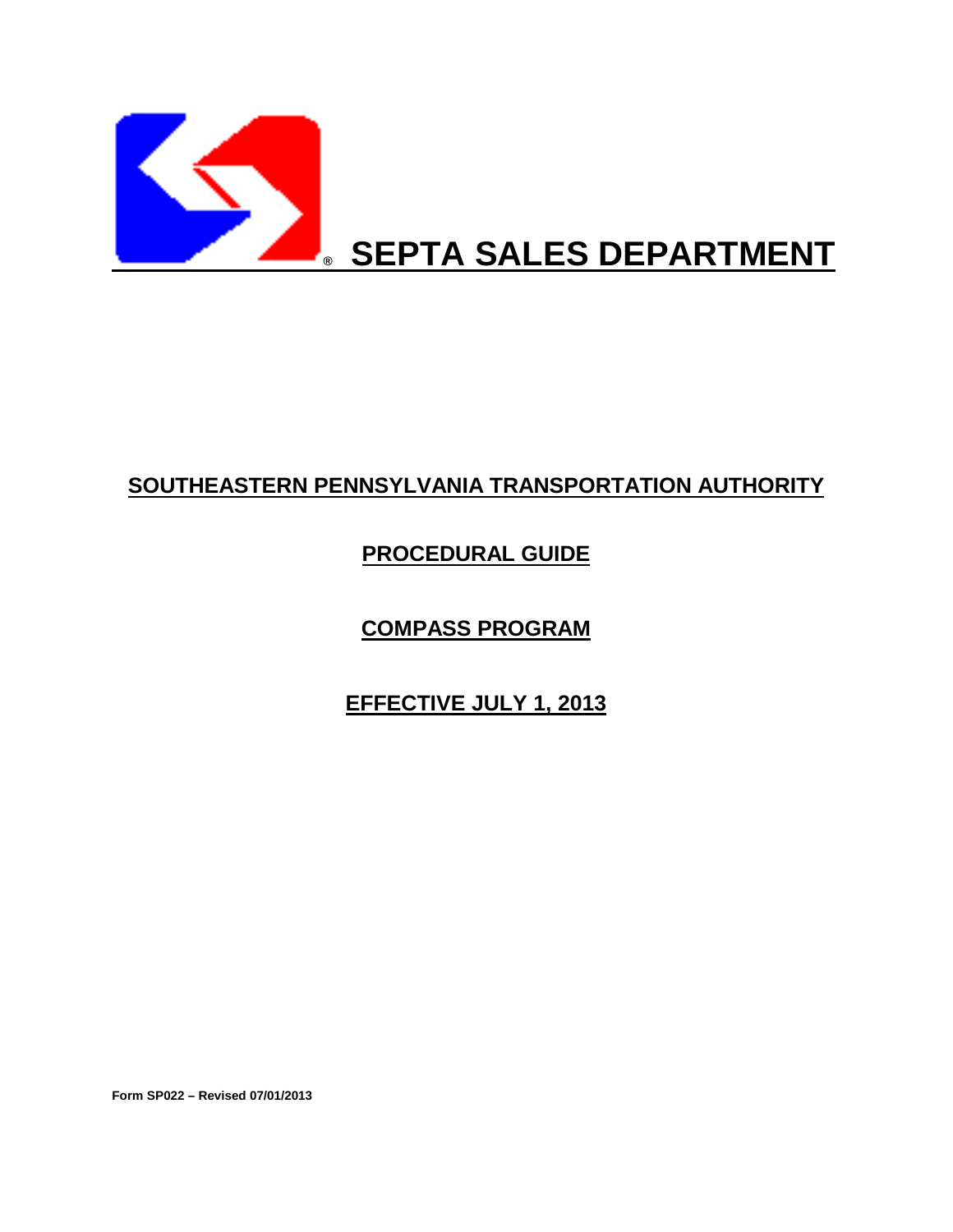### *About the SEPTA ComPass Program*

ComPass is a SEPTA sponsored and employer/school subsidized discount program that provides employees of member organizations with a 10% discount on monthly passes. SEPTA supplies a 5% discount and the employer/school is required to match the 5% discount, giving the employee a 10% discount. Although there is no minimum order needed to become a part of the program, **a \$15.00 shipping and handling fee applies to all orders of less than 50 passes.** 

Participants must forward an order form, supplied by SEPTA, and a corresponding corporate check to SEPTA by the **15th day** of the month before the valid period (i.e., May order and payment are due no later than April 15<sup>th</sup>). Passes are delivered directly to the work site approximately 10 days prior to the start of a month. A SEPTA courier or a private delivery service makes all deliveries.

The payment to SEPTA must be in the form of a single corporate check.

Occasionally, when service disruptions occur on SEPTA Transit lines, SEPTA will issue vouchers called "Service Guarantees". Employees participating in the ComPass program must check off the box marked COMPASS on the Claim Form they obtain for submittal. Claim Forms so marked receive refund coupons redeemable for cash at Regional Rail Train Stations.

#### *How to Join the ComPass Program*

The organization must complete a ComPass Application and return it to the SEPTA Sales Representative along with a signed and notarized agreement. A SEPTA Sales Representative will provide order forms and information.

SEPTA will provide parking request forms to the Organization. SEPTA will provide promotional signs and zone maps upon request.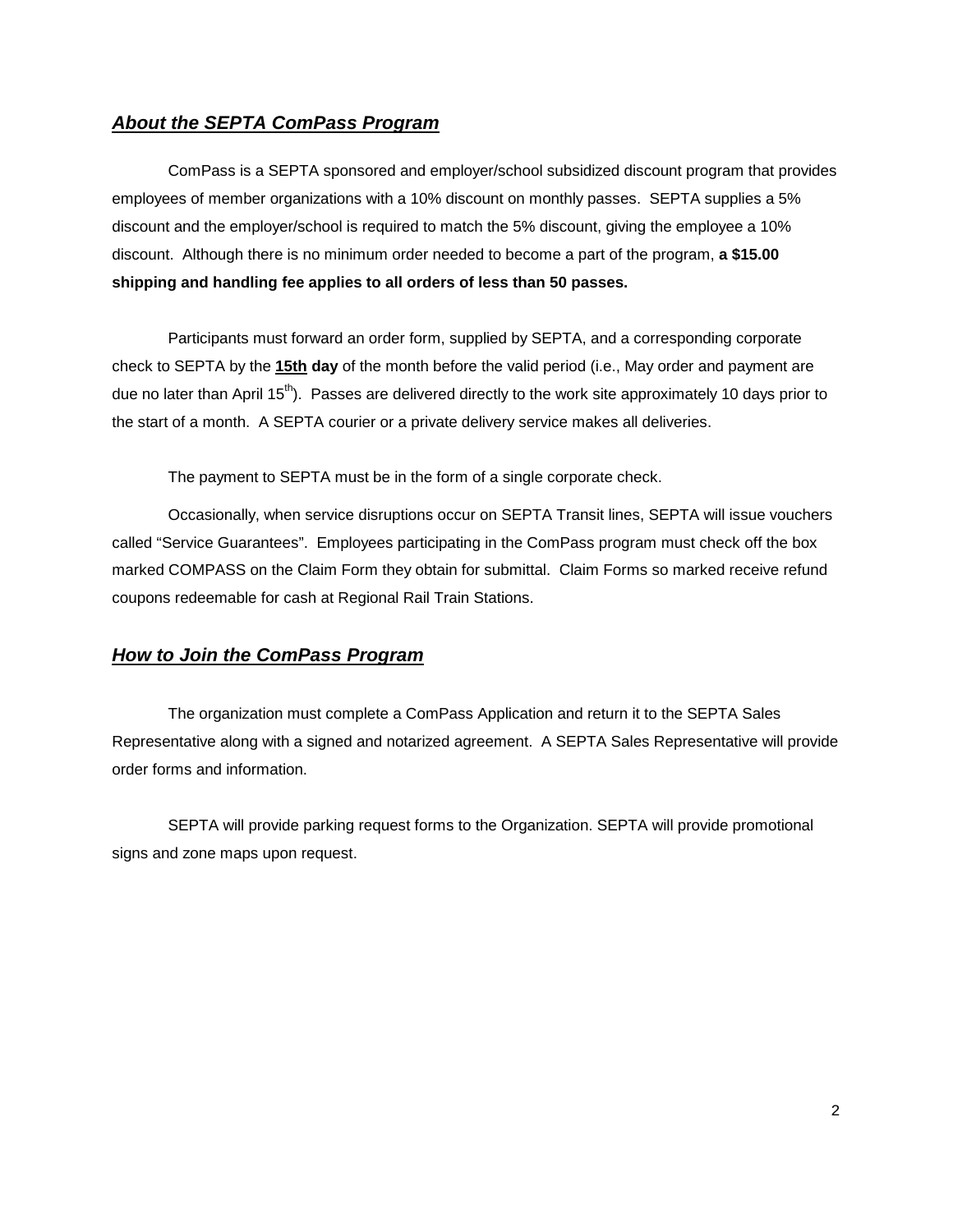### *How to Place the Monthly ComPass Order*

The organization will receive a copy of a personalized order form used to place the monthly ComPass order. The current prices for each pass are listed on the order form. Once you receive your personalized order form, please make copies of it for future use.

**The order form, along with the check, must be received by SEPTA by the 15th calendar day of the month proceeding the valid period. Every month, accounts are required to either fax (215- 580-7163) or email** ComPass@septa.org **a copy of their order form to SEPTA in addition to mailing the original and payment to the PO Box listed below. If the 15th falls on a Saturday or Sunday, order forms are due the preceding Friday. Due to the limited time needed for preparation and delivery, SEPTA is unable to accept or process late orders nor are we able to modify the original orders. If orders are not received by the due date, SEPTA will use the previous month's order. If you require additional passes due to a late order, your account will be charged a \$25.00 Processing Fee.**

Please mail your order form along with payment to:

#### **SEPTA PO BOX 821834 PHILADELPHIA, PA 19182-1834**

Seven to ten days before the valid month, SEPTA will deliver the Passes directly to the work site. Deliveries are made by SEPTA delivery crews or by United Parcel Service.

**Within 24 hours, the organization must inspect the pass delivery by confirming the number of passes received against the accompanying packing slip.** This is accomplished by both counting the passes and by comparing the serial number range. When a discrepancy is identified it should be reported immediately.

#### *How to Accomplish Employee/Student Distribution*

SEPTA strongly recommends that the organization records the serial number of each pass issued to the employee/student. All passes should be kept properly secured and out of reach or plain view to minimize the opportunity of theft. **SEPTA is not responsible for lost or stolen passes**.

If an employee/student requires a higher zoned pass for the month, the employee/student may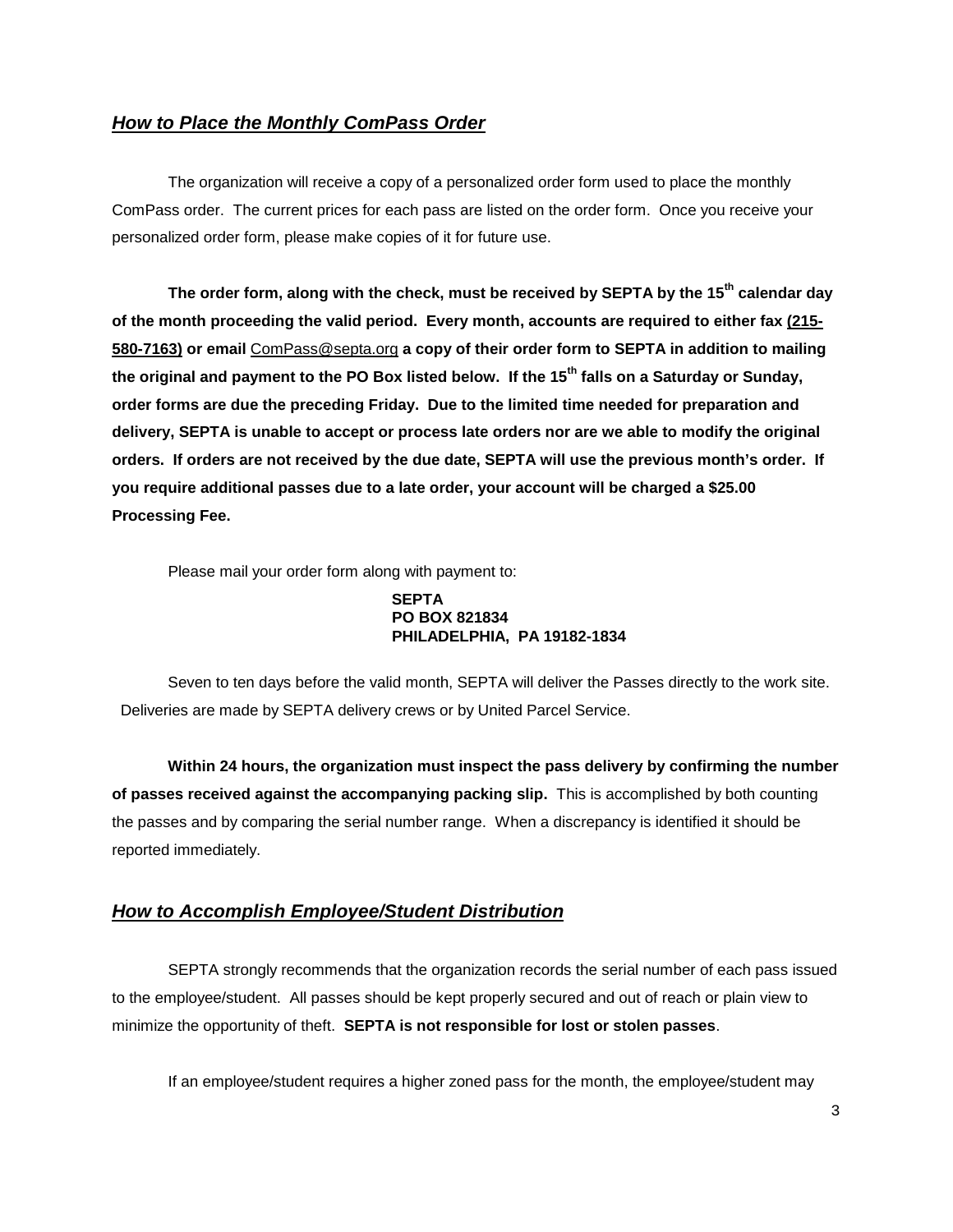take their pass to one of the following major SEPTA Sales Offices. The employee/student will pay the differential between the cost of his or her existing pass and the pass with the higher zone.

| <b>Major Sales Location</b>                         | <b>Address</b>                                  |
|-----------------------------------------------------|-------------------------------------------------|
| 15 <sup>th</sup> Street Sales Office                | 15 <sup>th</sup> & Market Streets, Philadelphia |
| 69 <sup>th</sup> Street Sales Office                | 69 <sup>th</sup> & Market Streets, Upper Darby  |
| <b>Olney Avenue Sales Office</b>                    | Broad Street & Olney Avenur, Philadelphia.      |
| <b>Frankford Transportation Center Sales Office</b> | Bridge Street & Frankford Avenue                |
| <b>SEPTA Headquarters Sales Office</b>              | 1234 Market Street, Lobby                       |

## *Refunds for Unneeded Passes*

The organization or the employee/student is entitled to a full or prorated refund for unneeded or unwanted passes. **The Pass should be returned to the following address along with the account number and a correspondence on company letterhead:**

> **SEPTA Refunds Attention: Jennifer Scimone 1234 Market Street, 9th Floor Philadelphia, PA 19107-3780**

The postmark on the envelope containing the returned pass determines the amount of the refund or credit. **SEPTA recommends sending return passes by certified mail or next day delivery, as passes lost in transit will not be refundable.** Prorated refunds or credits are issued as follows:

| <b>Passes in Envelopes Postmarked:</b>                      | <b>Percentage of Total Cost Refundable</b> |
|-------------------------------------------------------------|--------------------------------------------|
| Before the first of the valid month                         | 100%                                       |
| From the $1st$ day till the $10th$ day                      | 50%                                        |
| From the 11 <sup>th</sup> day till the 20 <sup>th</sup> day | 25%                                        |
| After the 20 <sup>th</sup> day                              | 0%                                         |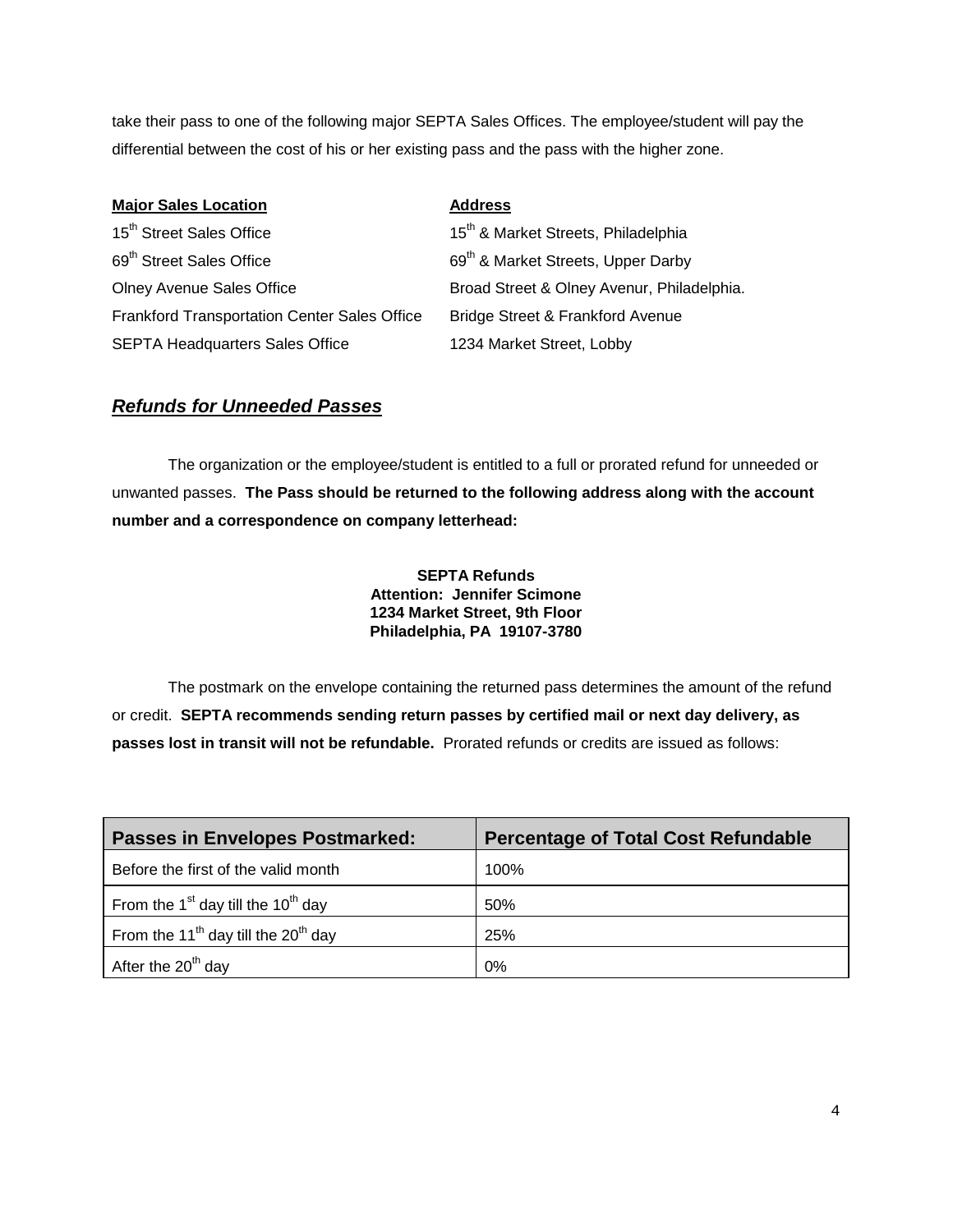# *Payment Terms & Due Dates*

All checks are to be made payable to "SEPTA" with your account number listed on the check or check stub. Money orders are accepted in lieu of checks but are **not** recommended.

Any check received not honored by the submitter's bank will be subject to a handling fee of \$25.00 per check. SEPTA may elect to cancel the agreement with any organization submitting checks not having sufficient funds to support their writing. This fee is doubled for checks in excess of \$4,999.00.

# *Customer Service and Support*

Each organization joining the SEPTA ComPass Sales Program shall receive the following if so desired:

- Direct support from a SEPTA Sales Representative.  $\sim 100$
- $\mathbf{r}^{\mathrm{max}}$ Information concerning Transit related Tax-Free Federal programs.
- $\mathbf{r}$ Assistance with employee awareness of the program.
- Personalized order form .
- Transit Days/Transit Fairs at the work site if so desired.  $\mathcal{L}^{\text{max}}$

### *Should You No Longer Wish to Participate*

Simply contact your Sales representative or fax us a letter at **(215) 580-7163**.

**SEPTA reserves the right to eliminate a participant organization from any SEPTA Sales Program for failure to comply with the rules and procedures or failure to meet financial obligations.** This includes, but is not limited to; distributing passes for a profit, distributing from an unauthorized location, defaulted payments, or for failure to match the 5% discount.